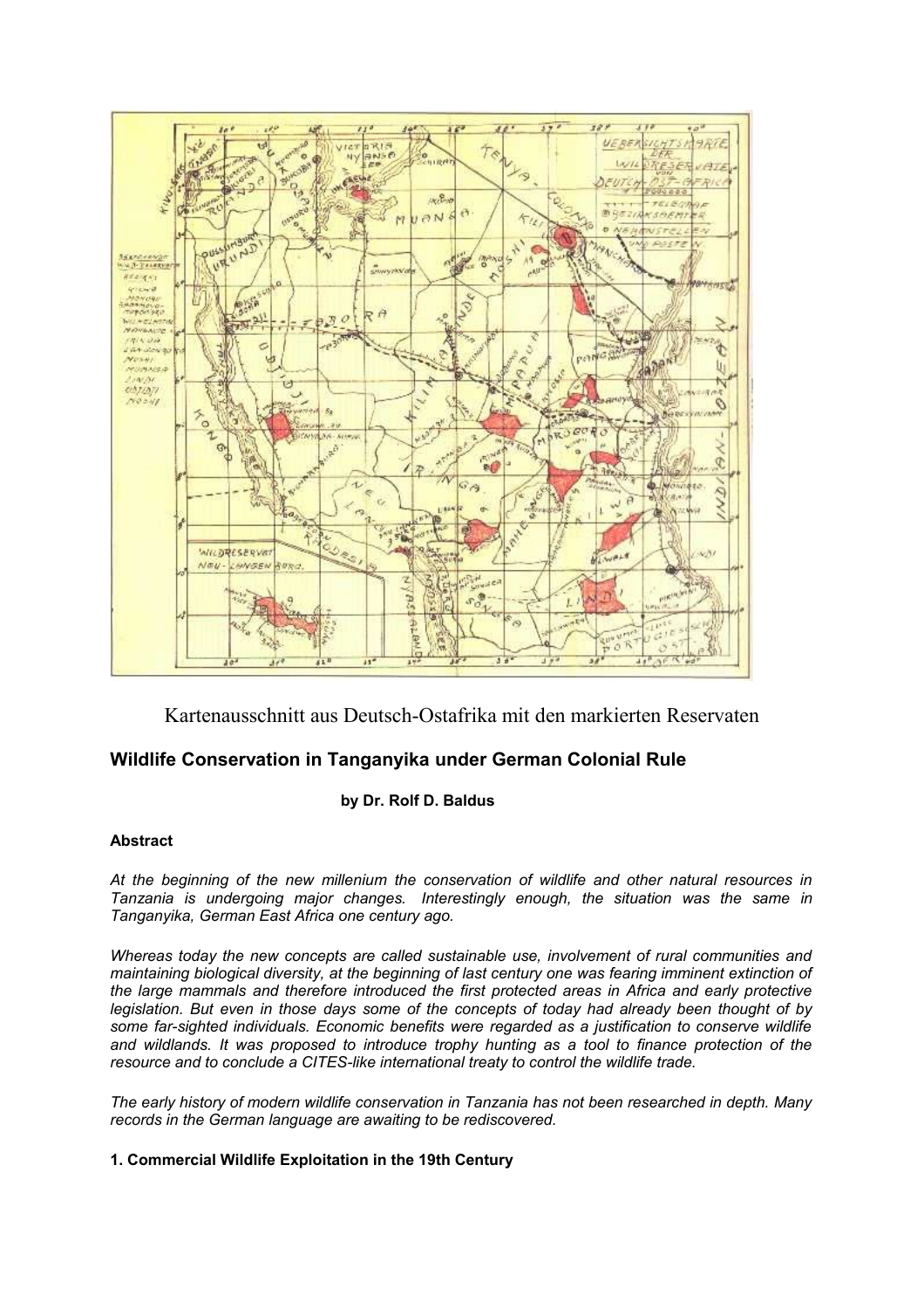Conservation had not been a topic prior to the arrival of the Arabs and Europeans on the East African Coast. Human impact on game was minimal. The tribes hunted for food, and the way they went about was often rather wasteful. But due to low population numbers and the simple hunting technologies this did not reduce wildlife numbers. Additionally taboos existed, prohibiting hunting of certain species or hunting at certain times of the year. Also some forests were regarded as "holy" and neither tree-felling nor hunting was permitted there.

The Arab slave trade and ivory hunting went hand in hand. By the time Germany, a latecomer in European colonial expansion declared Tanganyika a Protectorate in 1885 the slaughter of the elephants was already well advanced. Commercial hunters of different nationalities, many supposedly Boers from South Africa, hunted not only for ivory, skins and horns, but also to sell the meat in the villages. They often contracted local Africans to shoot elephants and other valuable game on their behalf. This was the case with the largest elephant ever recorded with tusks weighing 235 and 226 pounds respectively. They were 3.17m and 3.10m long. This bull was shot with a flint-lock musquet in 1898 at Mount Kilimanjaro by Senoussi, an African slave of the Ivory trader Shundi, who was an Arab from Zanzibar. The tusks caused a sensation even among the ivory merchants of Zanzibar, who were used to seeing big ivory at that time. They are now in the British Museum in London and currently on exhibition again.

Just by looking at their own, orderly trade statistics, the colonial administration could see the devastating effect of such uncontrolled shooting of wildlife. Detailed trade statistics, which were kept from 1903 onwards showed that between 1903 and 1911 a total of 256 tons of ivory were exported, which represents approximately 1,200 to 1,500 elephants killed per year. This is actually not very many when compared to the 19th century or even to the poaching figures of the 1980s in Tanzania. These relatively low figures may however be due to the fact that a good number of elephant tusks could have been smuggled out by dhow from secluded beaches without being registered by German custom officials, eager to earn 15% export tax for the Kaiser. At the same time an amazing 53 tons of rhino horns were exported representing perhaps 2,000 to 2,300 rhinos shot per year. This eight year period also saw a good thousand live animals taken to the motherland, as well as 50 tons of antelope horns and 2.7 tons of valuable bird feathers.

## **2. The first Wildlife Acts**

However, shooting restrictions were already becoming effective. The Governor had started to issue these in 1891, when the first hunting regulations were declared in Moshi District, only six years after the establishment of the Protectorate. Ivory exports started to decline afterwards.

The first general Wildlife Ordinance for the then German East Africa dates back to 1896. Its intention was made clear by Hermann von Wissmann, the Imperial Governor, in a decree: "I felt obliged to issue this Ordinance in order to conserve wildlife and to avoid that many species become extinct which can be expected for the not all that distant future, if the present conditions prevail …. We are obliged to think also of future generations and we should secure them the chance to find leisure and recreation in African hunting in future times. I am also planning to create Hunting Reserves in game rich areas in order that wildlife can find there refuge and recovery. In such areas hunting of game will be permitted only with the explicit prior permission of the Imperial Government. Their establishment should also serve science, in order to conserve such game species which have already become rare in East Africa."

Further decrees and implementing regulations were issued in 1898, 1900, 1903, 1905 and 1908, culminating in the Act of 1911.

And the colonial Government meant business. Many a European planter who thought that the bush had no eyes and that one could violate the Acts without consequences had to learn that the opposite was true and that offenders were taken to court and fined. The files of such courtcases are still to be found in the National Archives in Dar Es Salaam. There is for example the meticulous investigation against a corporal of the Schutztruppe in 1906 who was told to shoot a wildebeest as food for his askaris. But by mistake he shot an eland which was a protected animal. He was only aquitted after different Departments of the Governor's Office in Dar Es Salaam had found sufficient proof that he had not committed an offence against the Hun ting Ordinance. And Hans Schomburgk, adventurer,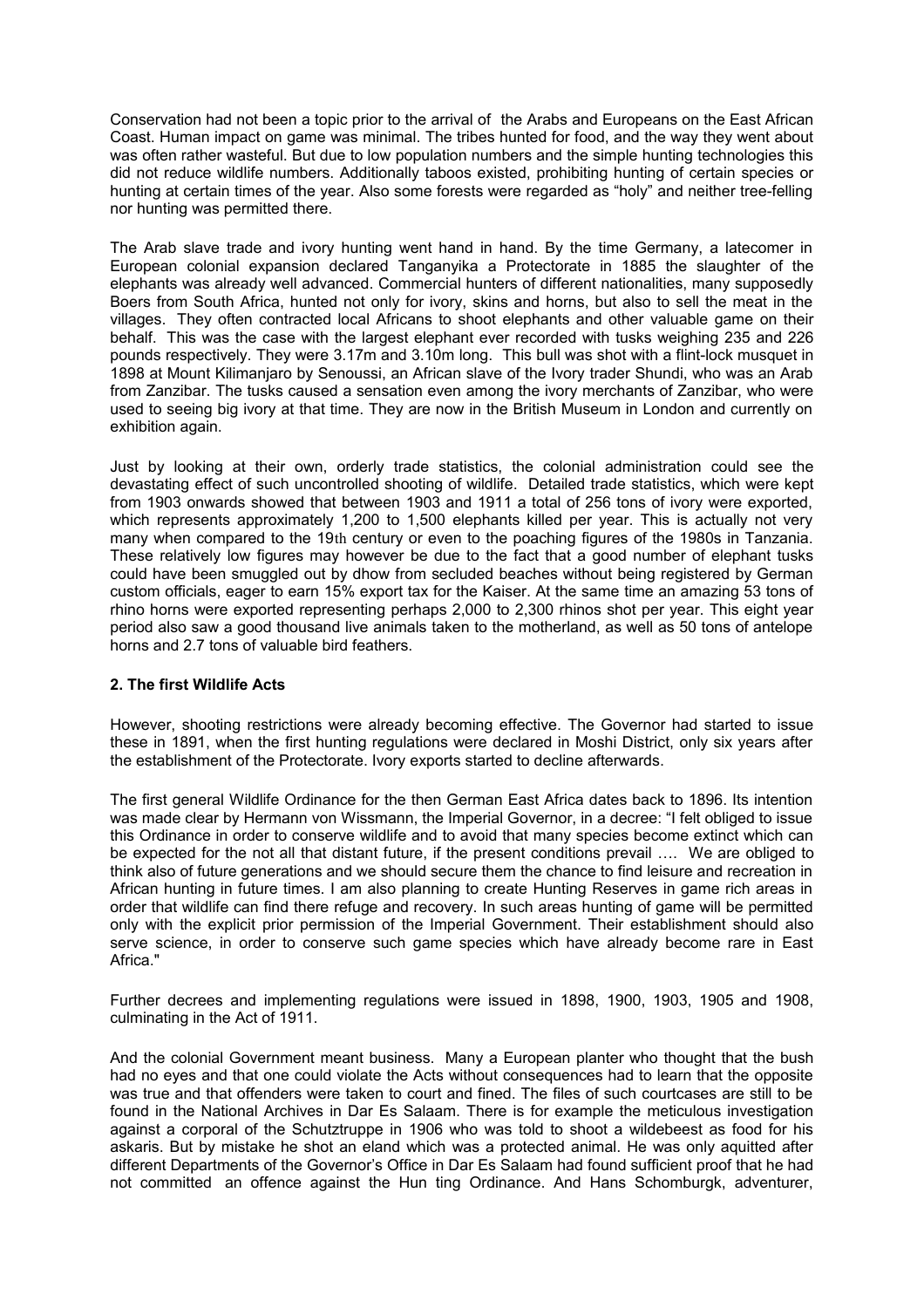famous writer and at that time professional elephant hunter was chased for four years by the lawcourts in Tanganyika and Germany and finally fined 1779 Reichsmark because of a minor offense.

European settlers and hunters were quite frustrated by their own Government, which only interfered with traditional hunting by the local African population when it was seen as commercial. Von Wissmann felt that the major threat to the African fauna came from the Europeans, but these immigrants including most famous hunters of those days - people like Selous, Schillings and Schomburgk - held of course the opposite view. The German East African Newspaper gave this resentment a voice.

It was the commercial culling which was considered by the Government at the time as representing an off-take that even a game-rich country like German East Africa could not endure in the long term without violating "the most distinguished principle of any wildlife use, namely the sustainability of the off-take", as it was then called. Therefore, in 1911 all commercial culling was stopped and all hunting regulated.

Interestingly enough in many cases the colonial administrators behind the conservation efforts were at the same time hunters themselves. They have later been criticized in literature that they conserved wildlife only because of their own selfish hunting interests. As much as this may have been the case the fact remains that they distinguished themselves from those civil servants who regarded wildlife only as vermin and obstacle to economic development and consequently called for its destruction instead of its preservation. The Governors von Wissmann and Rechenberg are good examples. The former was later scolded as the most committed spokesman for the hunting lobby. Nevertheless he had advanced the cause of conservation of East African wildlife. Rechenberg on the other side relaxed the hunting laws for political reasons, disregarding the fact that this might lead to the extinction of some species. When rinderpest reappeared in Uganda in 1910 he is said to have ordered the clearing of all wildlife in a 50km zone along the boundary, a slaughter which was widely considered unnecessary.

#### **3. Protection and Use**

According to the Hunting Act of 1911 the shooting of ostriches, vultures, secretary birds and owls as well as the collection of their eggs was forbidden. Chimpanzees received full protection, as well as all female and young wild animals. Other species were put into classes of different levels of protection. They could only be hunted on the basis of controlled licences. The Government was entitled to close certain areas to hunting, if they had the impression that the pressure from hunting in these areas was too high.

Hunting licences could be obtained by indigenous Tanzanians, non-indigenous residents, visiting nonresidents, and the fees differed accordingly. The hunting of elephants was covered by special restrictions. Only holders of a general hunting licence were entitled to purchase an elephant licence on which they were allowed to shoot two elephants per year, not unrestricted numbers as before. Any exception from this rule needed approval from the Secretary of the Imperial Colonial Office in Berlin. Elephant populations consequently recovered. According to reports one could find villages between Kisaki and Mahenge (now Selous Game Reserve) at around 1914 which had been deserted by their inhabitants due to elephants destroying the crops. During the British colonial rule the administration spent many Pound Sterling to cull thousands of these pachyderms in order to keep their numbers in line with a growing population and expanding agriculture.

General licences which entitled a holder to hunt a good number of animals had to be approved by the office of the Governor in Dar es Salaam. Hunting licences once paid were not refundable. Licences were not awarded to people who had previously been convicted of contraventions of the game laws and could also be withdrawn due to offences. Landowners were allowed to shoot game on their land for the protection of life and property. In such cases, neither horns, skins nor tusks could be kept and they had to be submitted to the Government. In line with popular thought which classed animals as "useful" or "harmful" all the predators like lions, leopards, wild dogs or crocodiles could be hunted freely and even for a reward.

#### **4. Sustainable Use in order to Conserve**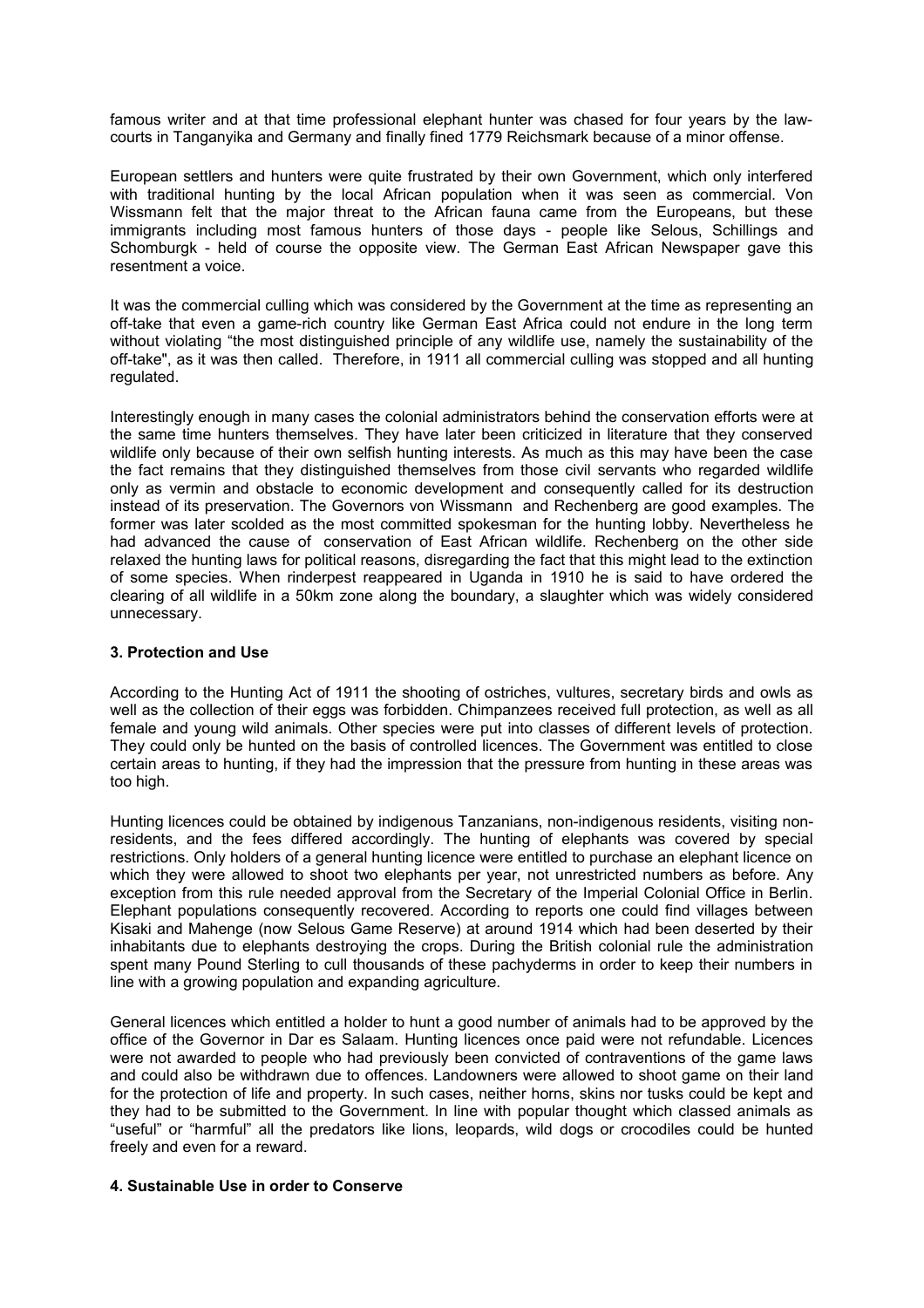But even in those days not everybody agreed with these widely held judgements. There was for example Carl Georg Schillings, born in 1865 in Düren, Germany who had undertaken three scientific safaris to Tanganyika around the turn of the 19th century. A born naturalist Schillings not only described precisely wild animals, which were at that time rather unknown in Germany, but he also explained ecological contexts. Thus for example, he recognized the significance of predators, such as wild dogs within their ecosystems. "Where there are many wild dogs there is game in abundance and the other way around. It is only civilisation which destroys the wild dogs as much as the game". And therefore Schillings concludes: "Let us throw overboard the strict differentiation between 'harmful' and 'useful' and let us protect - within sensible limits -flora and fauna in totality."

Interestingly enough Schillings, himself a keen hunter, worked in the years after the turn of the century on the development of the wildlife legislation. He wrote several drafts which could, however, never be fully enacted due to the outbreak of the war. He regarded Africa's rich fauna not only as a natural heritage which had to be conserved for future generations, but also as a resource which could be used sustainably for the benefit of the present generation and the economy of the colony. He did not agree to the widely held belief that economic development must automatically lead to the elimination of wildlands and wildlife. He accepted that wild anmimals had to be controlled in agricultural areas, but he insisted that they could be conserved and managed everywhere else. He wanted to establish additional protected areas and employ game scouts for the supervision thereof.

All this required money. He wanted to raise the required funds from the controlled and sustainable utilisation of wildlife. "Without any doubt it would be good to bring as many wealthy hunters from abroad into the German colony as possible. Such hunters would not only pay considerable fees for their hunting permits, but through their safaris they would also bring business to the colony." Such trophy hunting would be strictly regulated on the basis of quotas. It would not only pay for the conservation of wildlife but would also assist the economy. Schillings wanted to keep prices for hunting permits high. He estimated that initially 200,000 German Gold Marks could be earned annually in German East Africa through hunting licences alone and that five times as much would be spent by these tourists while they were hunting in the colony.

With quotas and other regulations controlled by game scouts Schillings was not worried that such safari hunting might result in the destruction of wildlife. Those who can use wildlife will protect it in order "to benefit from a high rent from these natural resources for a long time", was his opinion.

The income from hunting was to be channeled through a sort of 'retention scheme' back to wildlife conservation. Interestingly enough even nowadays the financial basis of wildlife conservation and protected areas in Africa is one of the major unsolved problems and income is often not reinvested. In 1992 such a 'retention scheme' was established in the Selous Game Reserve in Tanzania. The Selous can retain 50% of its income which comes to a great extent also from hunting. This has greatly helped to turn it into a well-managed protected area with high and secure wildlife populations.

Schillings' ideas were rather revolutionary for the time. They reflected already the concept of "use it or lose it" – i.e. use game sustainably and re-invest into conservation or lose it. Only nowadays have such strategies become popular again. Schillings even had further plans. He wanted international laws to prevent the destruction of the African wildlife. He participated in the first "International Conference for the Preservation of the Wild Animals, Birds and Fishes of the African Continent" which took place in London in 1900. Later he wrote however that there had been a lot of talking with no subsequent action – not too different from many conferences today. Schillings proposed even an international convention to control and regulate the international trade with wildlife because, to quote him, "such species are not a commodity like any other". This idea became true with the creation of the "Convention on the International Trade In Endangered Species" (CITES) only three quarters of a century later.

#### **5. Fifteen Protected Areas Established**

In order to conserve wildlife the Government had by 1911 officially declared 15 protected areas totalling approximately 30,000 sq.km or 5% of the colony. Some, as reported by Schomburgk, who traversed Southern Tanzania at that time, had already been established around 1908. According to other reports the first game reserves must have been declared already before the turn of the century. They are said to have been created by Wissmann in 1896 north of the Rufiji river (now Selous) and on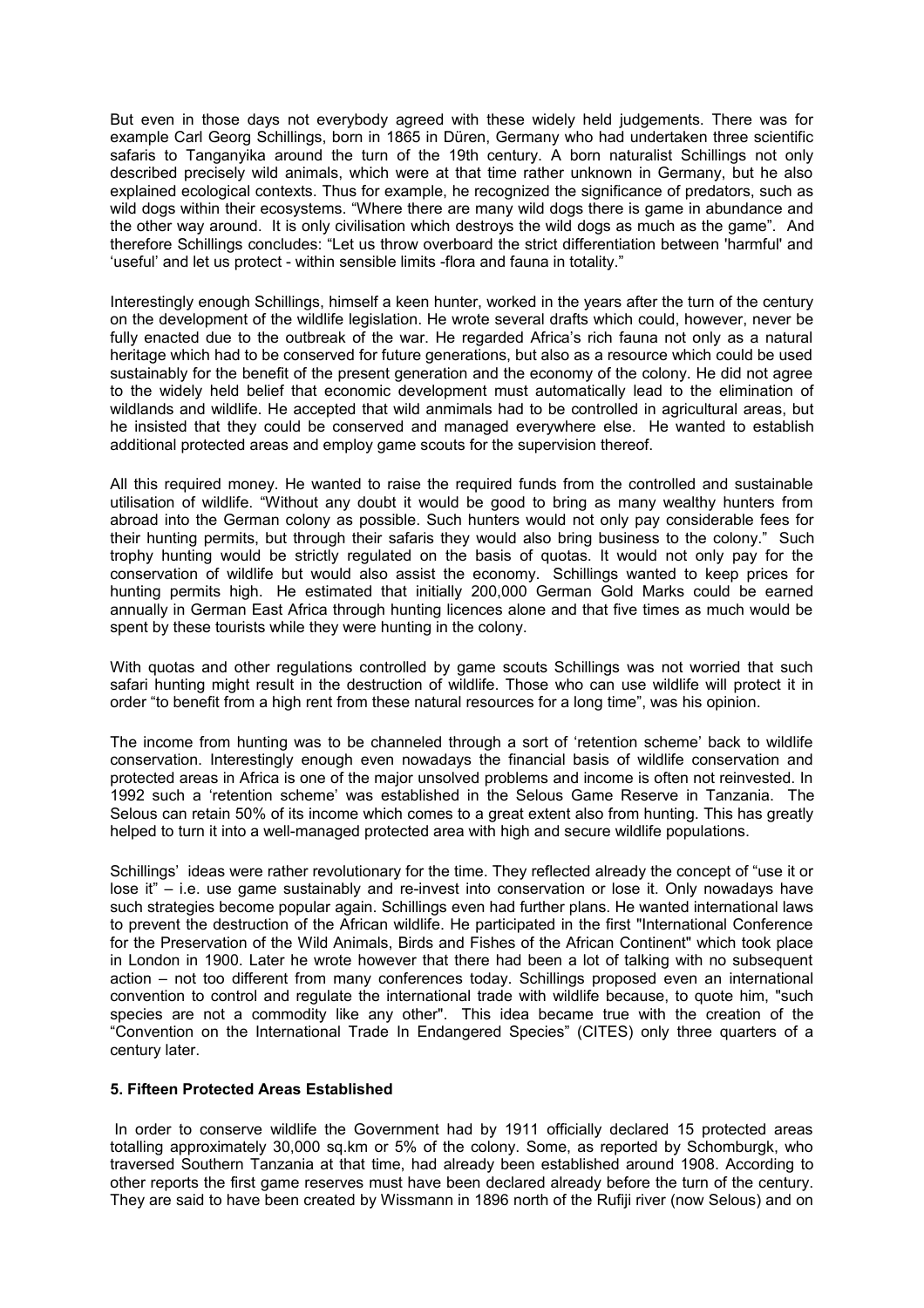the west side of the Kilimanjaro. This was even before the establishment of the Umfolozi and Hluhluwe Game Reserves (1897) and the Sabi (later Krueger) Reserve (1898) in South Africa, which are generally regarded as the first protected areas in Africa. In Tanganyika such protected areas were called "Hunting Reserves", but in fact all hunting was prohibited there. Any violation could be penalized with three months imprisonment or a fine of up to 5,000 rupees. In comparison, an elephant licence costed 550 rupees for the first elephant and four hundred rupees for the second.

Four of these game reserves were situated along the Rufiji and Ruaha rivers and near Liwale and Lindi. They were later amended and expanded by the British Colonial Government. The resulting area was named " Selous Game Reserve" after the famous Victorian adventurer, hunter and writer Frederick Courtney Selous who was killed in action in the area (at Beho Beho) in 1917 during the First World War. Enlarged until 1964 it is presently with 50.000 sqkm Africa's largest protected area. One early reserve formed the core of present Katavi National Park, which was redeclared a Game Reserve by the British in 1951 and assigned National Park status in 1974. Another was close to the Wami river north-east of Morogoro. Here local communities are currently creating their own village-run Wildlife Management Area called Wami-Mbiki. Four reserves were situated in Iringa and Moshi Districts, one at Lake Nyasa and a further one in Lushoto district. Mount Kilimanjaro (National Park status in 1973), Mount Meru ( National Park since 1960) and Ukerewe Island in Lake Victoria also enjoyed full protection. The Ngorongoro crater was also earmarked to become a game reserve and had already been surveyed and mapped for that purpose. With the coming of World War I implementation was delayed and the area was finally given a special protected status (Ngorongoro Conservation Authority) in 1959.

Supervision of these game reserves was left in the hands of the local chiefs. They were assisted by one or two local game scouts. This system shows some parallels to the present creation of Wildlife Management Areas where the rights over wildlife are vested upon the communities owning the land. For reports on poaching rewards were paid to informers, and in general levels of poaching are reported to have been low. Only at Mount Kilimanjaro and Mount Meru Parks were German foresters posted as game wardens.

## **6. Extinction Did Not Become True**

At the beginning of the century the general opinion in Germany was that African wildlife was on the brink of extinction. At the time no systematic monitoring of game populations as we know it today was in place. District officials kept, however, a close eye on wildlife populations. They reported their observations regularly and were also encouraged to consult knowledgeable local people. In 1911 and 1912 all local administrations were interviewed on a systematic basis about all wildlife issues. Based on this information the colonial administration concluded that contrary to the general fears wildlife populations were far from being in a catastrophic state. Instead German East Africa was, like British East Africa, still one of the most game-rich countries in the world. However, it was already obvious that modern agriculture was pushing back wildlife populations and that in European settlement areas like Lushoto (then Wilhelmstal), Tanga, Kilimanjaro and Meru game was becoming less abundant.

Carl George Schillings voiced the public concern and wrote in his book "With Flashlight and Rifle" as early as 1905 that most African game would become extinct soon. Fortunately there are now more buffaloes, elephants and giraffes – to mention only a few species - in Tanzania than there were in his time. After independence Tanzania created many more protected areas. Today approximately 20% of the country enjoy full protection as National Parks (12), Game Reserves (31), Ngorongoro Conservation Area and forest reserves. Presently a new "Wildlife Policy" is being implemented creating new "Wildlife Management Areas" on village land where rural communities will protect wildlife and use it sustainably for their own benefit.

## **Bibliography**

Arning, Wilhelm (1942): Deutsch-Ostafrika Gestern und Heute, [Verlag von D. Reimer] Berlin.

Baldus, Rolf D.: Hans Schomburgk. Ein Deutscher Afrikajäger. In: Wild und Hund 15/1997, [Paul Parey] pp. 56-59.